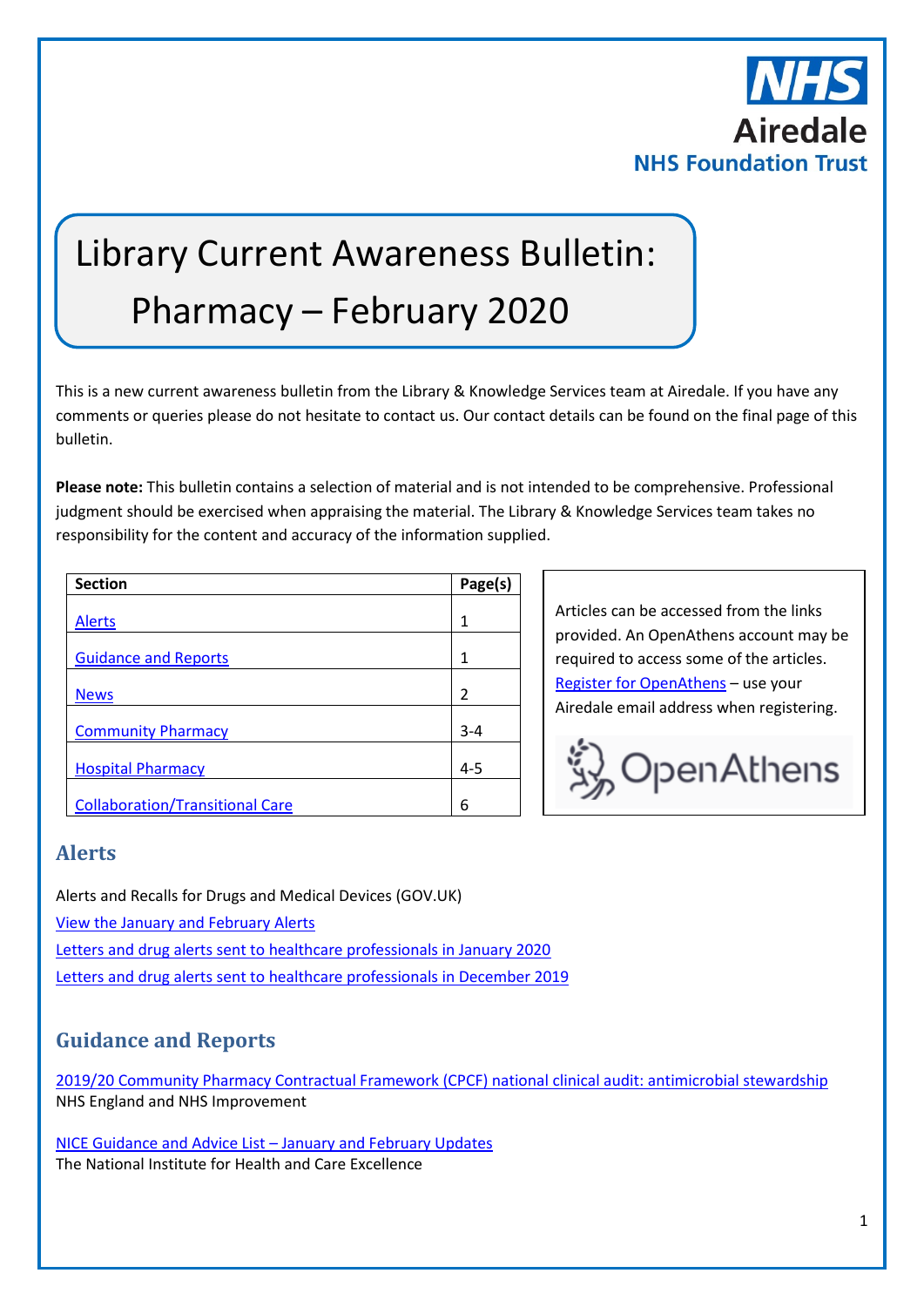## <span id="page-1-0"></span>**News**

### [BBC News articles on the pharmaceutical industry](https://www.bbc.co.uk/news/topics/cg1lkvgedv8t/pharmaceutical-industry)

[Articles published by BBC News on the pharmaceutical industry are collected here.]

[Brexit: What's changing for pharmacies \(and what is not changing\) from 11.00pm 31 January](https://www.npa.co.uk/news-and-events/news-item/brexit-whats-changing-for-pharmacies-and-what-is-not-changing-from-11-00pm-31-january/)

National Pharmacy Association

Jan 2020

[Includes links to information, that may be useful to pharmacists, on the implications of Brexit and the transition period which continues to the end of 2020.]

[Displaying COVID -19 Posters](https://www.npa.co.uk/news-and-events/news-item/displaying-covid-19-posters-advice-for-pharmacy-teams/) – advice for pharmacy teams

National Pharmacy Association Feb 2020 [Public Health England (PHE) has published a set of posters to display in pharmacies to direct patients who think they could be infected with COVID-19]

[HEE Foundation Pharmacist Report now published](https://www.rpharms.com/about-us/news/details/hee-foundation-pharmacist-report-now-published)

Royal Pharmaceutical Society Feb 2020 [Following the launch of the Foundation Pharmacist Framework, a research report has been published which makes recommendations that are evidence based, cost effective and meet the needs of the future workforce and patients.]

### [Medicinal Cannabis](https://www.rpharms.com/about-us/news/details/medicinal-cannabis---we-talk-to-the-bbc) – We talk to the BBC

Royal Pharmaceutical Society Feb 2020 [RPS Scotland Practice and Policy Lead Aileen Bryson featured on BBC Reporting Scotland on 5th February, as part of a news feature on medicinal cannabis. A two-minute video of the interview is available from the link above.]

[New guide explains what people can expect when visiting a pharmacy](https://www.pharmacyregulation.org/news/new-guide-explains-what-people-can-expect-when-visiting-pharmacy)

General Pharmaceutical Council Dec 2019 [The guide summarises the standards that registered pharmacies and pharmacy professionals have to meet, and what these standards mean for people using pharmacies.]

[NPA backs NICE call for joint action to promote wellbeing](https://www.npa.co.uk/news-and-events/news-item/npa-backs-nice-call-for-joint-action-to-promote-wellbeing/)

National Pharmacy Association Feb 2020 [Highlights the NPA's response to a consultation from NICE on a quality standard for community pharmacies (promoting health and wellbeing).]

## [RPS welcomes NICE consultation on community pharmacy](https://www.rpharms.com/about-us/news/details/rps-welcomes-nice-consultation-on-community-pharmacy)

Royal Pharmaceutical Society Feb 2020 [The RPS' response to the consultation from NICE on the promoting health and wellbeing quality standard for community pharmacies.]

[Wuhan Novel Coronavirus outbreak](https://www.npa.co.uk/news-and-events/news-item/wuhan-novel-coronavirus-outbreak-nhs-guidance-issued/) – NHS guidance issued

National Pharmacy Association

Feb 2020

[Refers to the Chief Medical Officer alert issued by the Department of Health and Social Care for health professionals regarding the outbreak. This summary includes advice for pharmacy teams in England.]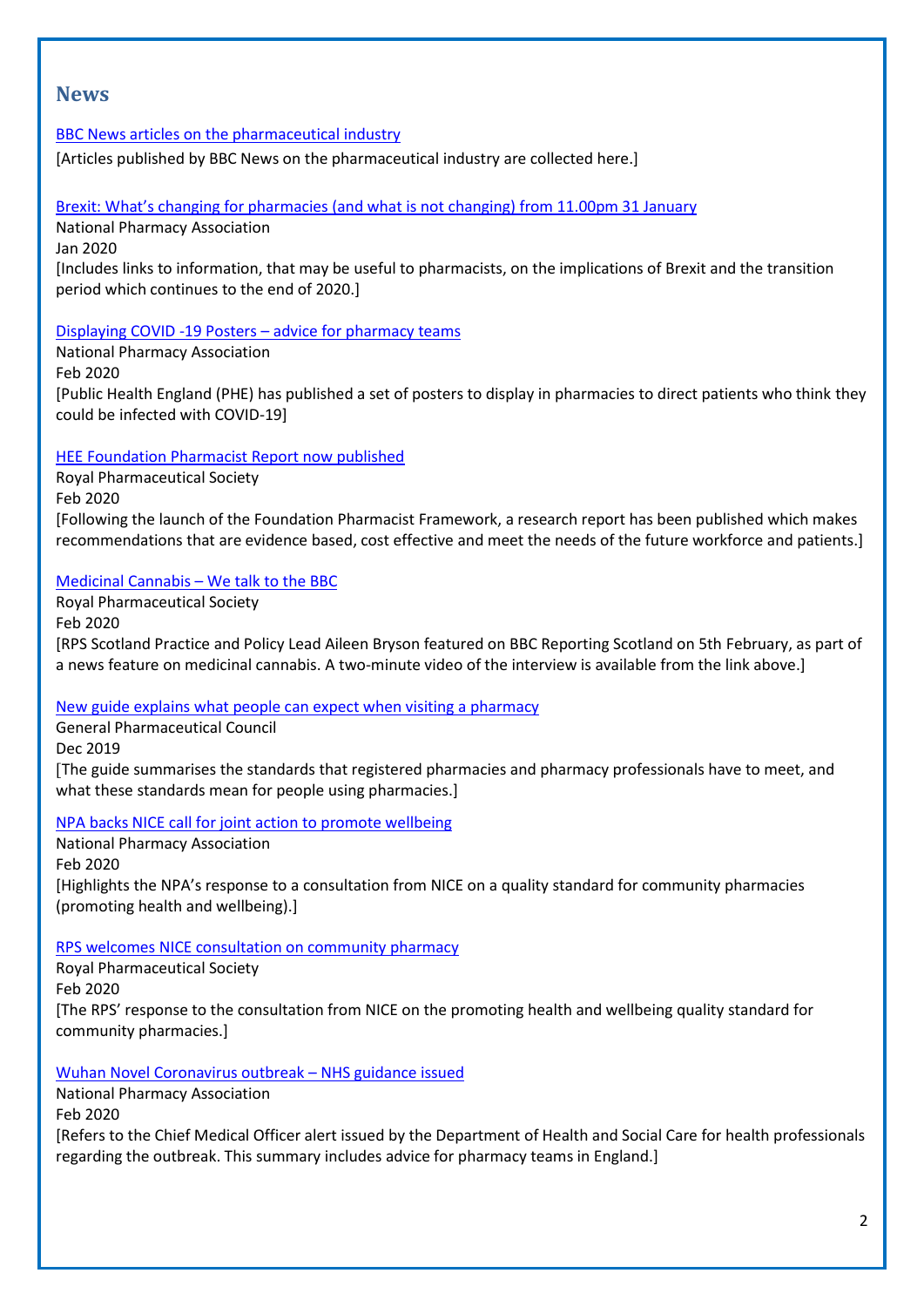## <span id="page-2-0"></span>**Community Pharmacy**

[A systematic review of the use of simulated patient methodology in pharmacy practice research from 2006 to 2016.](https://onlinelibrary.wiley.com/doi/pdfdirect/10.1111/ijpp.12570)

Björnsdottir, I. et al

*The International Journal of Pharmacy Practice*, vol. 28(1) pp. 13-25 Feb 2020

[The reviewers searched EMBASE and MEDLINE for papers reporting on the use of mystery shopping in pharmacy settings. A total of 148 papers from 52 countries were included. A wide range of terms described the method, and simulated patient was the most common (49 papers). Most studies were cross-sectional (124), and most investigated only community pharmacies (115). The most common aim was to evaluate some aspect of pharmacists' or other staff's advice and counselling (94).]

[Checking inhaler technique in the community pharmacy: predictors of critical errors](https://www.mdpi.com/2226-4787/8/1/6)

Makhinova, T. et al

*Pharmacy* (Basel, Switzerland), vol. 8(1)

Jan 2020

[Fourth year pharmacy students on community practice placement (n = 53) identified 200 patients where at least one error was observed in 78% of participants when demonstrating inhaler technique. Prevalent errors of the users were associated with metered dose inhaler (MDI) (55.6%), Ellipta® (88.3%), and Discus® (86.7%) devices. Overall, the mean number of errors was 1.09. Possession of more than one inhaler, use of rescue inhaler, and poor control of asthma were found to be significant predictors of having at least one critical error.]

[Community pharmacy interventions for health promotion: effects on professional practice and health outcomes](https://www.cochranelibrary.com/cdsr/doi/10.1002/14651858.CD011207.pub2/full?highlightAbstract=pharmacy%7Cpharmaci%7Cwithdrawn) Steed, L. et al

*Cochrane Database of Systematic Reviews*, 2019, Issue 12. No. CD011207 Dec 2019

[The review aimed to assess the effectiveness and safety of health‐promotion interventions to change community pharmacy workers' professional practice and improve outcomes for users of community pharmacies. The reviewers searched MEDLINE, Embase, CENTRAL, six other databases and two trials registers to 6 February 2018. They also conducted reference checking, citation searches and contacted study authors to identify additional studies. 57 randomised trials, with 16,220 participants, were included.]

[Does rural and urban community pharmacy practice differ? A narrative systematic review](https://onlinelibrary.wiley.com/doi/pdfdirect/10.1111/ijpp.12567)

Howarth, H. D. et al

*The International Journal of Pharmacy Practice*, vol. 28(1) pp. 3-12

Feb 2020

[A narrative systematic review was conducted to examine the published international evidence comparing the nature of services provided from community pharmacies in both settings. A comprehensive literature search was undertaken across four databases. The key criterion for inclusion was a comparison of practice, excluding dispensing and associated counselling. The search yielded 3,830 titles, from which 17 publications met the inclusion criteria.]

[Effectiveness of pharmacist home visits for individuals at risk of medication-related problems: a systematic review](https://bmchealthservres.biomedcentral.com/articles/10.1186/s12913-019-4728-3)  [and meta-analysis of randomised controlled trials](https://bmchealthservres.biomedcentral.com/articles/10.1186/s12913-019-4728-3)

Abbott, R.A. et al

*BMC Health Services Research*, vol. 20(1)

Jan 2020

[Thirteen databases were searched from inception to December 2018. Forward and backward citation of included studies was also performed. Articles were screened for inclusion independently by two reviewers. Randomised controlled studies of home visits by pharmacists for individuals at risk of medication-related problems were eligible for inclusion. Twelve RCTs (reported in 15 articles), involving 3,410 participants, were included in the review.]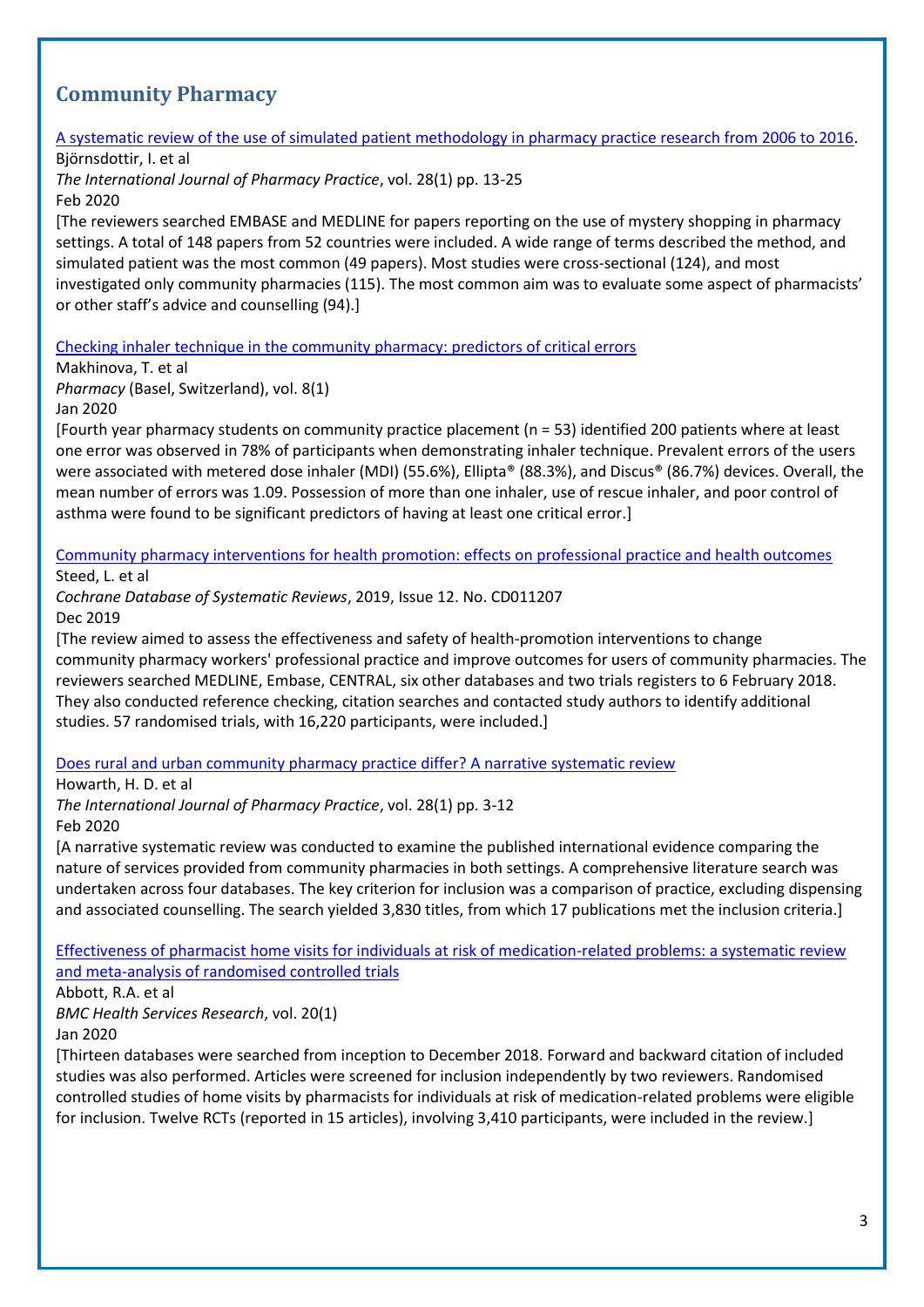[Pharmacy-based management for depression in adults](https://www.cochranelibrary.com/cdsr/doi/10.1002/14651858.CD013299.pub2/full?highlightAbstract=pharmacy%7Cpharmaci%7Cwithdrawn)

Brown, J.V.E. et al

*Cochrane Database of Systematic Reviews* 2019, Issue 12. No. CD013299 Dec 2019

[The reviewers searched the Cochrane Common Mental Disorders Controlled Trials Register (CCMD‐CTR) to June 2016; the Cochrane Library (Issue 11, 2018); and Ovid MEDLINE, Embase, and PsycINFO to December 2018. They searched theses and dissertation databases and international trial registers for unpublished/ongoing trials. No restrictions were applied on date, language, or publication status. They included all RCTs and cluster‐RCTs where a pharmacy‐based intervention was compared with treatment as usual, waiting list, or an alternative intervention in the management of depression in adults over 16 years of age. Eligible studies had to report at least one of the following outcomes at any time point: depression symptom change, acceptability of the intervention, diagnosis of depression, non‐adherence to medication, frequency of primary care appointments, quality of life, social functioning, or adverse events.]

[The community pharmacist: perceived barriers and patient-centered care communication](https://www.mdpi.com/1660-4601/17/2/536)

Ilardo, M.L. and Speciale, A.

*International Journal of Environmental Research and Public Health*, vol. 17(2) Jan 2020

[According to the authors, online pharmacies are increasingly gaining ground thanks to their ability to facilitate customer demand, but they are having a negative impact on patient-centred care due to the reduced face-to-face contact. This paper presents a narrative review of existing literature with the first aim of pinpointing the factors affecting pharmacy professional practice, and secondly, of how to improve patient-centred communication skills.]

# <span id="page-3-0"></span>**Hospital Pharmacy**

[Assessment of pharmacy-driven transitional interventions in hospitalized patients with psychiatric disorders](https://www.japha.org/article/S1544-3191(19)30486-8/pdf) Tillman, F. et al

*Journal of the American Pharmacists Association*, vol. 60(1) pp. 22-30 Jan-Feb 2020

[This study compares adult patients who received at least 1 pharmacy driven transition of care (TOC) intervention before discharge from a psychiatric unit between June 1, 2017, and June 30, 2018, with a historical control group that was discharged between June 1, 2016, and May 31, 2017. Interventions included discharge education on selected high-risk medications, medication barriers assessment, TOC notes to outpatient providers, postdischarge telecommunication, and bedside medication delivery.]

[Exploring the association of the discharge medicines review with patient hospital readmissions through national](https://bmjopen.bmj.com/content/10/2/e033551)  routine [data linkage in Wales: a retrospective cohort study](https://bmjopen.bmj.com/content/10/2/e033551)

Mantzourani, E. et al

*BMJ Open*, vol. 10(2)

Feb 2020

[Information related to the patient's medication and hospital stay is provided to the community pharmacists on discharge from hospital, who undertake a two-part service involving medicines reconciliation and a medicine use review. To investigate the association of this discharge medicines review (DMR) service with hospital readmission, a data linking process was undertaken across six national databases. The setting for this retrospective cohort study was all hospitals and 703 community pharmacies across Wales. The cohort comprised 1,923 patients who were referred for a DMR over a 13-month period (February 2017–April 2018).]

[Medication-related harm in older adults following hospital discharge: development and validation of a prediction](https://qualitysafety.bmj.com/content/qhc/29/2/142.full.pdf)  [tool](https://qualitysafety.bmj.com/content/qhc/29/2/142.full.pdf)

Parekh, N. et al *BMJ Quality & Safety*, vol. 29(2) pp. 142-153 Feb 2020 [This was a multicentre, prospective cohort study which recruited older adults (≥65 years) discharged from five UK teaching hospitals between 2013 and 2015. Participants were followed up for 8 weeks in the community by senior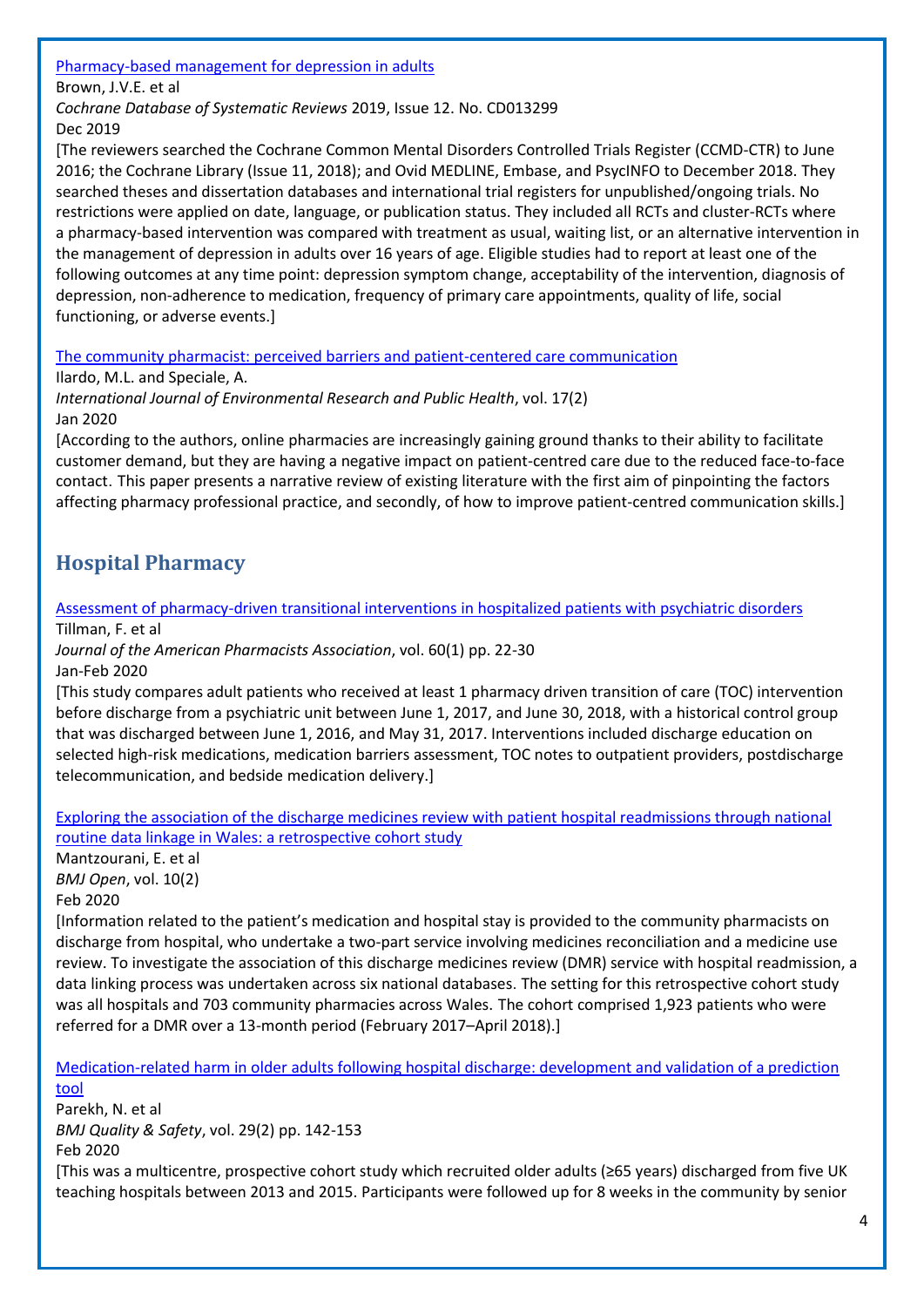pharmacists to identify medication-related harm (adverse drug reactions, harm from non-adherence, harm from medication error). The objective was to develop and validate a tool to predict the risk of an older adult experiencing medication-related harm (MRH) requiring healthcare use following hospital discharge.]

[Physicians' acceptance of pharmacists' interventions in daily hospital practice](https://link.springer.com/content/pdf/10.1007/s11096-020-00970-0.pdf)

Zaal, R. et al

*International Journal of Clinical Pharmacy* Feb 2020

[This was a retrospective case–control study concerning adult patients admitted to a university hospital in the Netherlands. Pharmacists' interventions, based on alerts for drug–drug interactions and drug dosing in patients with renal impairment, recorded between January 2012 and June 2013 that were communicated over the telephone were included. The aim was to determine the physicians' acceptance rate of pharmacists' interventions proposed over the telephone in daily hospital practice and to identify factors associated with acceptance.]

[Prevalence, nature and predictors of omitted medication doses in mental health hospitals: a multi-centre study.](https://journals.plos.org/plosone/article/file?id=10.1371/journal.pone.0228868&type=printable)

Keers, R.N. et al *PloS one*, vol. 15(2) Feb 2020

[This study aimed to determine the prevalence, nature and predictors of omitted medication doses affecting hospital inpatients in two English National Health Service (NHS) mental health trusts. Over 6 data collection days, trained pharmacy teams screened inpatient prescription charts for scheduled and omitted medication doses within 27 adult and elderly wards across 9 psychiatric hospitals. In total, 18,664 scheduled medication doses were screened for 444 inpatients and 2,717 omissions were identified.]

#### [The current role and perceived benefits and barriers of secondary care pharmacists facilitating patient participation](http://eprints.whiterose.ac.uk/141619/)  [in Clinical Trials of Investigational Medicinal Products \(CTIMPs\) conducted within the NHS: A cross-sectional survey.](http://eprints.whiterose.ac.uk/141619/) Watson, M. et al

*Journal of Evaluation in Clinical Practice*, vol. 26(1) pp. 142-148 Feb 2020

[This research aimed to investigate the perceived benefits and barriers of secondary care pharmacists being involved in CTIMPs, their current role, and the perceived benefits and barriers of developing their role in facilitating patient participation for CTIMPs (e.g. by identifying or recruiting potential participants).]

## [The oncology pharmacist as part of the palliative treatment team](https://onlinelibrary.wiley.com/doi/pdfdirect/10.1111/ijpp.12583)

Crul, M. and Oosterhof, P.

*The International Journal of Pharmacy Practice*, vol. 28(1) pp. 92-96 Feb 2020

[Two pharmacists, one hospital pharmacist and one pharmacist trained as a community pharmacist, were incorporated in the palliative care team at OLVG hospital in Amsterdam. The objective of this study was to evaluate their contribution to the palliative team. During 13 months, the two pharmacists participated in all regular patient reviews and rounds and were available for individual consultation by all members of the palliative team on a daily basis. Each intervention (consults at request or during the patient rounds) was logged and categorised.]

[The role of the clinical pharmacist in an Irish university teaching hospital: A mixed-methods study](https://www.mdpi.com/2226-4787/8/1/14)

Ronan, S. et al

*Pharmacy* (Basel, Switzerland), vol. 8(1)

Jan 2020

[This mixed methods study assessed the impact of medication review (MR) in terms of (i) potential clinical harm, (ii) cost avoidance and (iii) the views of nursing staff on the role of the pharmacist. The setting was a 192-bed, voluntary, acute hospital, in the Munster region of Ireland. **Study I**: The pharmacist provided MR to patients conventionally once a week. Any interventions were then assessed for potential clinical harm and to calculate cost avoidance. **Study II**: Semi-structured interviews, guided by a topic guide were completed with 12 nurses (11 female). Thematic analysis was used to code the main themes. The main outcome measure was to estimate the cost, cost avoidance, and the net cost benefit ratio of MR provided by pharmacists.]